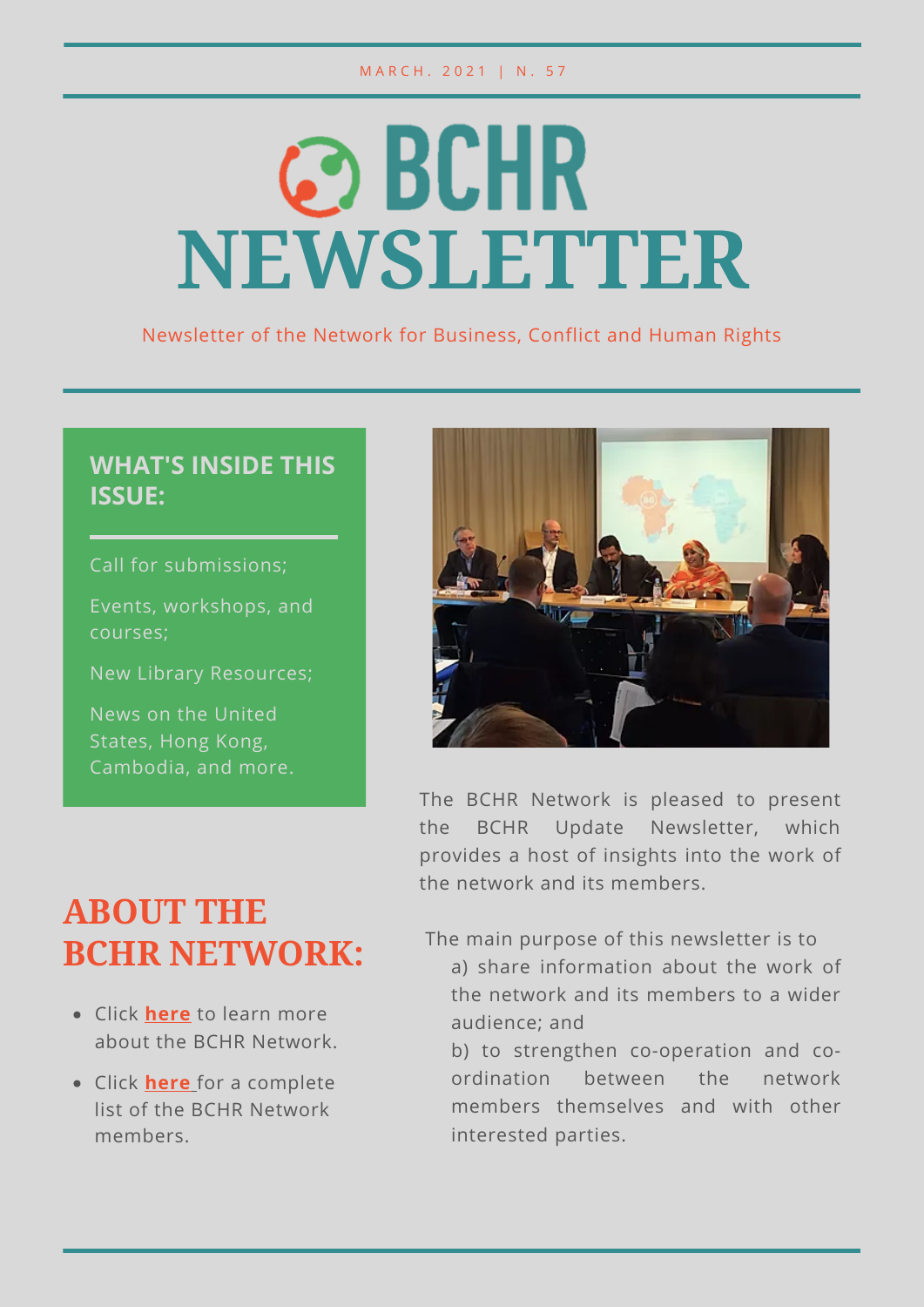# **INDEX / NEWSLETTER**

| 2. ANNOUNCEMENTS                         | pg3  |
|------------------------------------------|------|
| a. Public consultations, call for papers | pg3  |
| b. Events, workshops and courses         | pg6  |
| c. New Library Resources                 | pg7  |
| <b>3. INTERNATIONAL NEWS</b>             | pg10 |
| <b>4. BLOGS AND OPINIONS</b>             | pg13 |
| <b>5. SHARING AND POSTING MATERIALS</b>  | pg15 |
| <b>6. ABOUT OUR NETWORK</b>              | pg16 |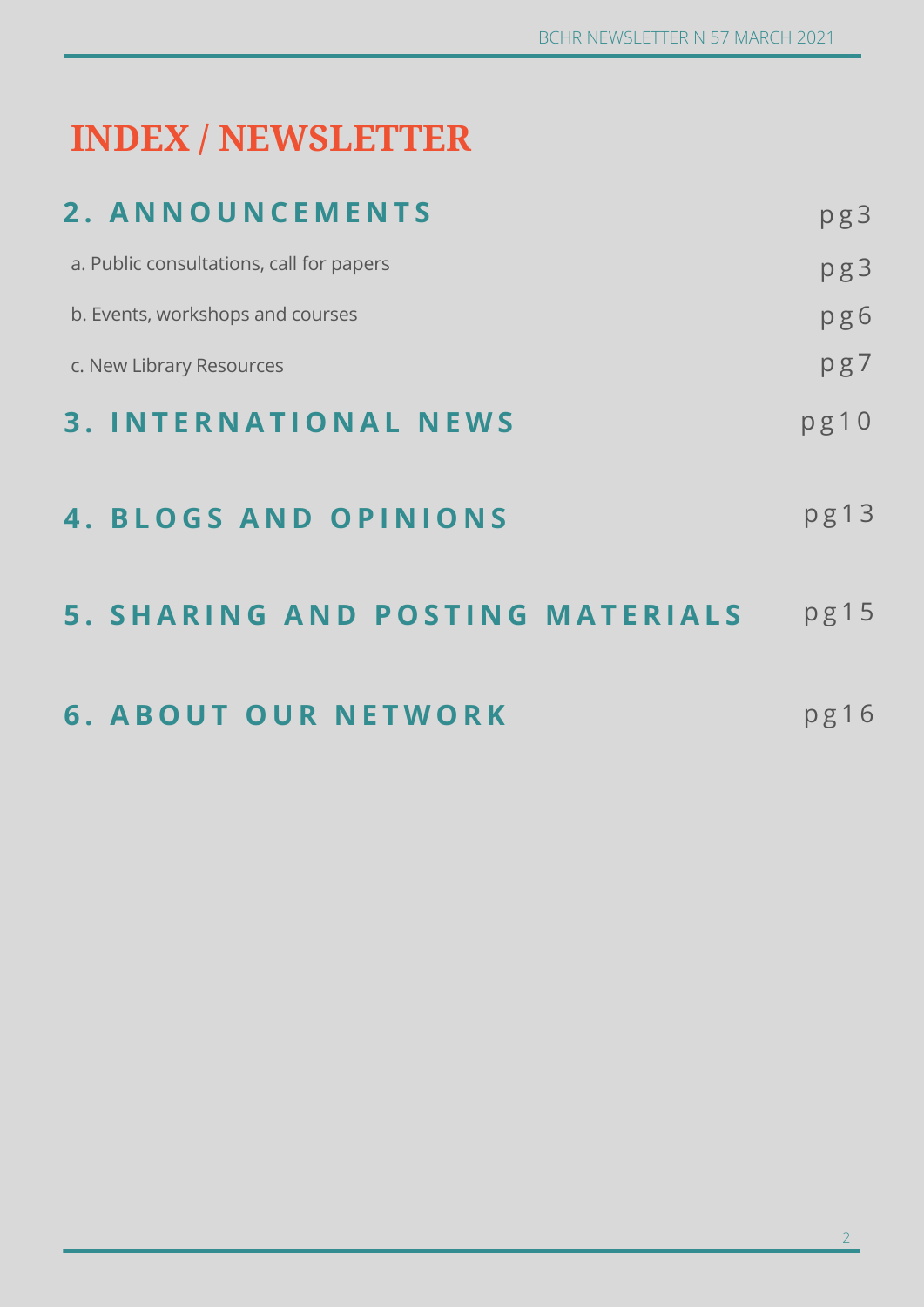# **ANNOUNCEMENTS**

## **CALL FOR PAPERS**

### *Ecological Justice and the Right to Health*

#### **Deadline:** March 31, 2021

It is now widely acknowledged that health risks are situated amid changing climates and environmental degradation, with extreme temperatures and weather patterns, poor air and water quality, and food insecurity contributing to violence and diseases of epidemic and pandemic proportions. Ongoing threats to social and cultural rights aggravate preexisting health disparities particularly for Indigenous populations, people of color, ethnic minorities, and people living with disabilities. Citizens, grassroots organizations, activists, and scholars are working toward holistic and creative solutions that acknowledge the relationship between ecological justice, rights, and social determinants of health.

However, the peer-reviewed literature has thus far seldom addressed the interconnectedness of these issues, particularly in ways that consider the relationships among legal, economic, and political frameworks and health. Original research contributions are particularly lacking in the aforementioned areas.

This special section aims to explore the conceptual and practical connections between ecological justice and the right to health. Of particular interest are papers that go beyond locating and describing problems in identifying leverage points for changes that could enhance the rights, health, and wellbeing of the most vulnerable stakeholders.

Papers on this topic could address human rights aspects of these issues, find **here** more information about them.

Full papers have a maximum word length of 7,000 words, including references. We also invite Perspective Essays of up to 3000 words, including references, on this topic.

Submit manuscripts to editors at **hhrsubmissions@hsph.harvard.edu**. Contact information for the organization: Questions can be submitted to williams@hsph.harvard.edu, hrf@phoenixzonesinitiative.org or hferdowsian@salud.unm.edu.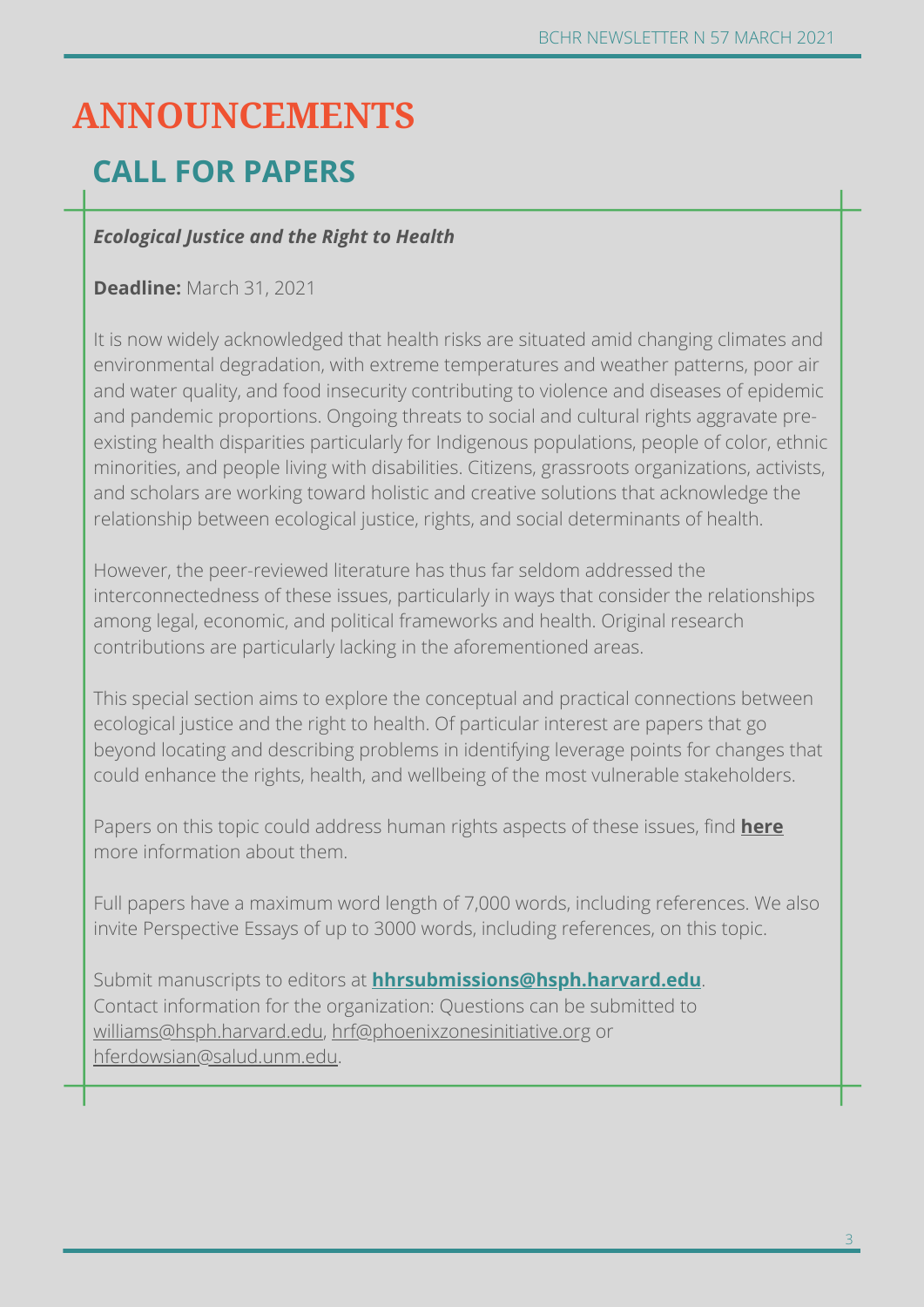#### *Health Rights and the Urgency of the Climate Crisis*

#### **Deadline:** March 31, 2021

What can we learn from the response to the 2008 financial crisis and the COVID-19 threat that we can use in responding to climate change? How can we ensure that the trillions of dollars spent on reactivating economies around the globe will decarbonize it as well? What norms and standards do we apply in formulating short-term and longterm responses to the impending climate crisis? Human rights, including the right to health, offers a legitimate, cohesive and effective legal and ethical framework for action on climate change. This special section explores the meaning and application of a human rights-based approach (HRBA) to climate change. It invites health rights scholars and practitioners to address an HRBA to climate justice under the four subtopics:

- 1. <u>Indivisibility, interdependency and interrelatedness of human rights:</u> Crises, whether COVID-19 or climate change, demonstrate the impossibility of addressing human rights via vertical single-issue responses. Fulfilling people's economic and social rights, especially the right to health, is dependent upon the freedom to move, freedom to participate in decision making, and access to information, food, water and sanitation. Crises require holistic human rights responses.
- 2. <u>Vertical and horizontal inequalities:</u> Crises emphasize vertical and horizontal inequalities in each society. Those most disadvantaged have the least resources to draw upon when impacted by a large scale emergency. The financial crisis of 2008 and the COVID-19 pandemic of 2020 have demonstrated these unequal impacts on health rights across populations.
- 3.<u>Transparency, participation, and accountability:</u> In times of crisis, people need leaders they can trust. They need to know their voices are heard, that decisions are made and conveyed openly, and that there is a process of holding leaders to account for those decisions. People who are the most marginalized and vulnerable to health rights violations, Indigenous people, those with disabilities, children, women, those living remotely, must all be included in responses so they are not left even more unequal.
- 4.<u>Economic and social rights:</u> Crises impact differently on the rights to health care, decent work, education, housing, water, sanitation, family life, culture and science. COVID-19 has challenged the enjoyment of all of these rights and responses to these challenges have varied tremendously across countries and local communities. Climate change will similarly impact all human rights and consideration of health rights requires deep consideration of how to ensure the protection of all rights.

Questions can be submitted to williams@hsph.harvard.edu or Gillian.MacNaughton@umb.edu. Submit manuscripts to editors at **hhrsubmissions@hsph.harvard.edu**

For more information click **here**.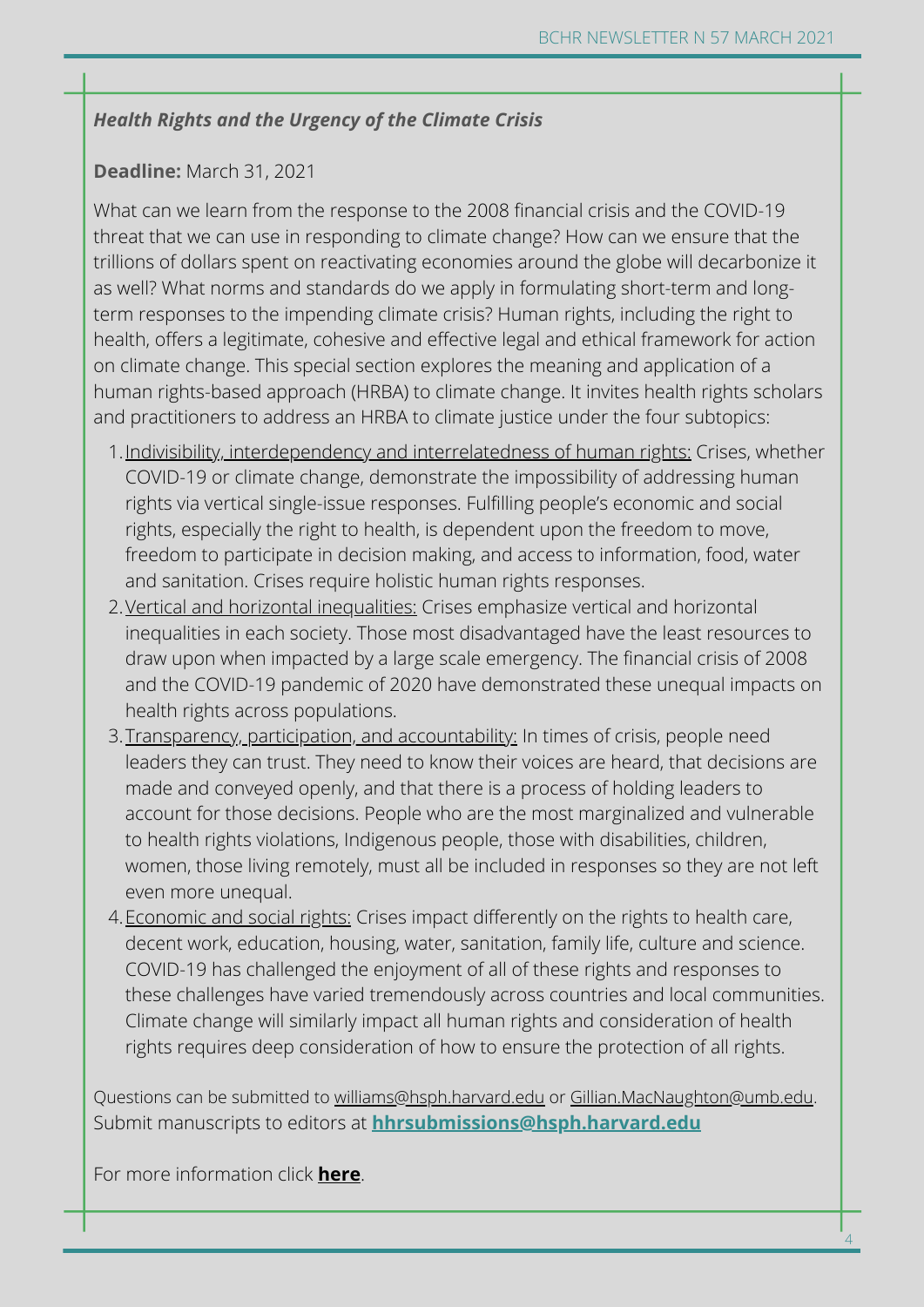#### *ICFAI's Book on Emerging Issues in Environmental Law*

#### **Deadline:** April 15, 2021

The Centre for Environmental Law, Policy Education & Development (CELPED) a research Centre on Environmental Law at The ICFAI University, ICFAI Law School invites professionals, faculty members, researchers and students of law to contribute research articles to be considered for publication in a proposed book, to be published under the aegis of the University. Any original scholarly work providing multi-disciplinary discussions on the environment and following the general theme outlined hereunder shall be considered for publication as part of the Book by the Editorial Board.

ICFAI Law School, The ICFAI University, Dehradun is inviting for chapters for its book on 'Guide to Issues & Challenges in Environment and Related Laws: A Handbook'.

The Proposed book through its contentious theme-based topics, will attempt to build on the needs and explore the complex and unique interplay between the Environmental Law and Climate Change, Advocacy, Biodiversity, Wildlife Management, Ecological & Sustainable Development, Human Rights, Trade Law and Urban Development aiming to establish dialogue and forward solutions on major environmental issues and challenges from a National and International Perspective.

Title of the Book: '*Guide to Issues & Challenges in Environment and Related Laws: A Handbook*'.

#### Themes:

- 1. Climate Change and Climate Justice
- Environmental Advocacy 2.
- Biodiversity Laws in India 3.
- Wildlife Management and Conflict 4.
- 5. Advent of Ecological Development
- Environment and Sustainable Development 6.
- Constitution of India and Environmental Jurisprudence 7.
- Environment and Human Rights 8.
- Environment and Trade Laws 9.
- 10. Environment and Urban Development
- 11. Ozone Depletion and Related Laws
- 12. Sustainable Development Goals
- 13. Laws Related to Air
- 14. Laws Related to Water
- 15. Laws Related to Land

Submission guidelines and more information **here**.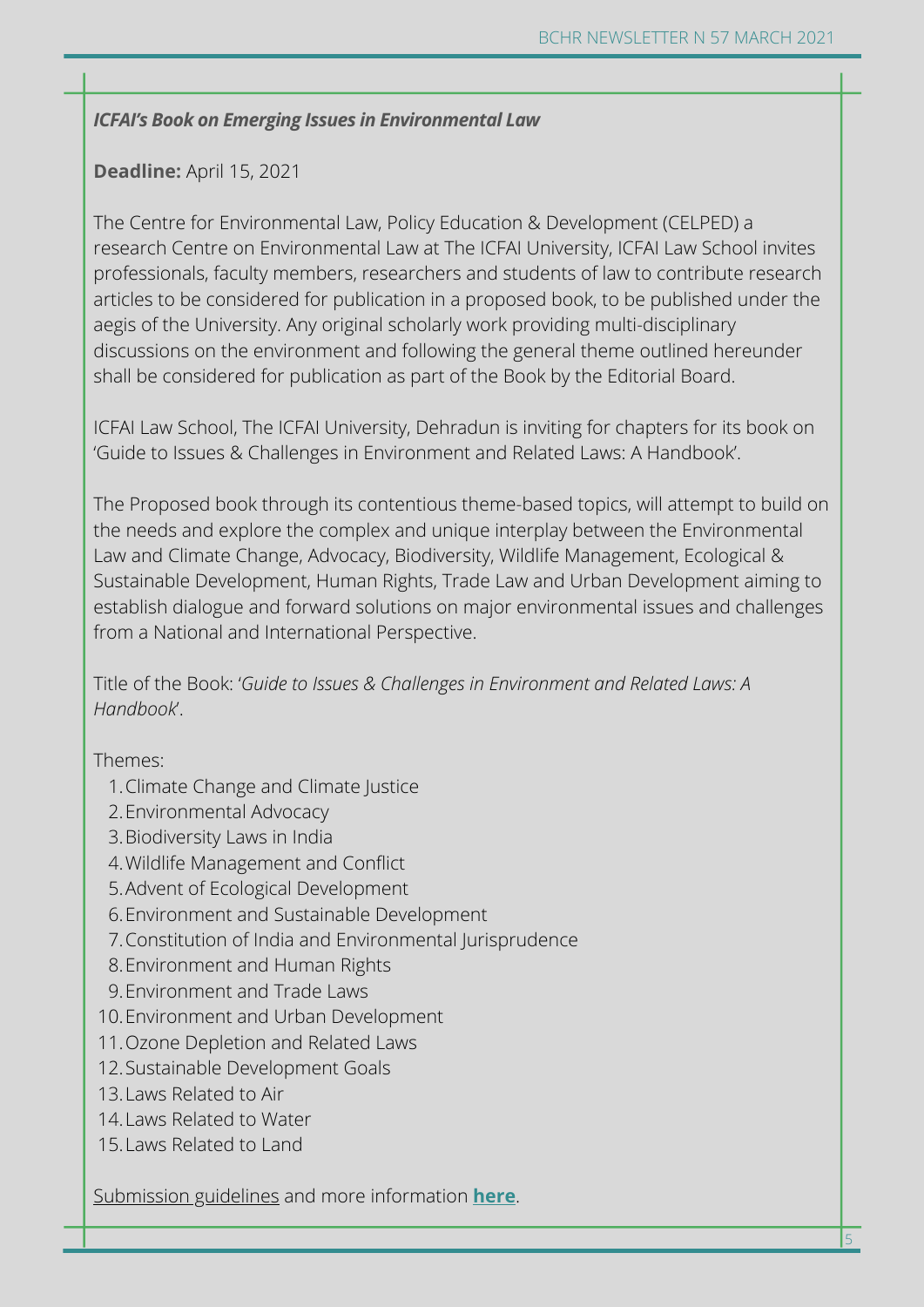## **EVENTS, WORKSHOPS AND COURSES**

# **FRONTIER MINERALS AND THE ENVIRONMENT: MOVING FROM CONFLICT TO PEACEBUILDING? (A ROAD TO GENEVA EVENT)**

#### **Date:** March 31, 2021

**Hosted by:** University of Delaware, Minerals, Materials and Society Program and Joseph R. Biden Jr. School of Public Policy and the Environmental Peacebuilding Association

Part 1: Oceanic Frontiers: environmental governance and public-private partnerships in deep sea mining (**register here**)

Part 2: Space Frontiers: recrafting diplomacy for extractive industries beyond Earth (**register here**)

For more information click **here**.

# **POLITICAL RISK OUTLOOK 2021: SUPPLY CHAINS FACE HEIGHTENED POLITICAL RISKS IN 2021, LEARN HOW TO HANDLE THEM**

**Date:** March 25, 2021, 2:30 pm GMT **Hosted by:** Verisk Maplecroft

In the wake of a tumultuous 2020, and with President Biden already reshaping US policy impact on the international business environment and economies still struggling with the

Register **here**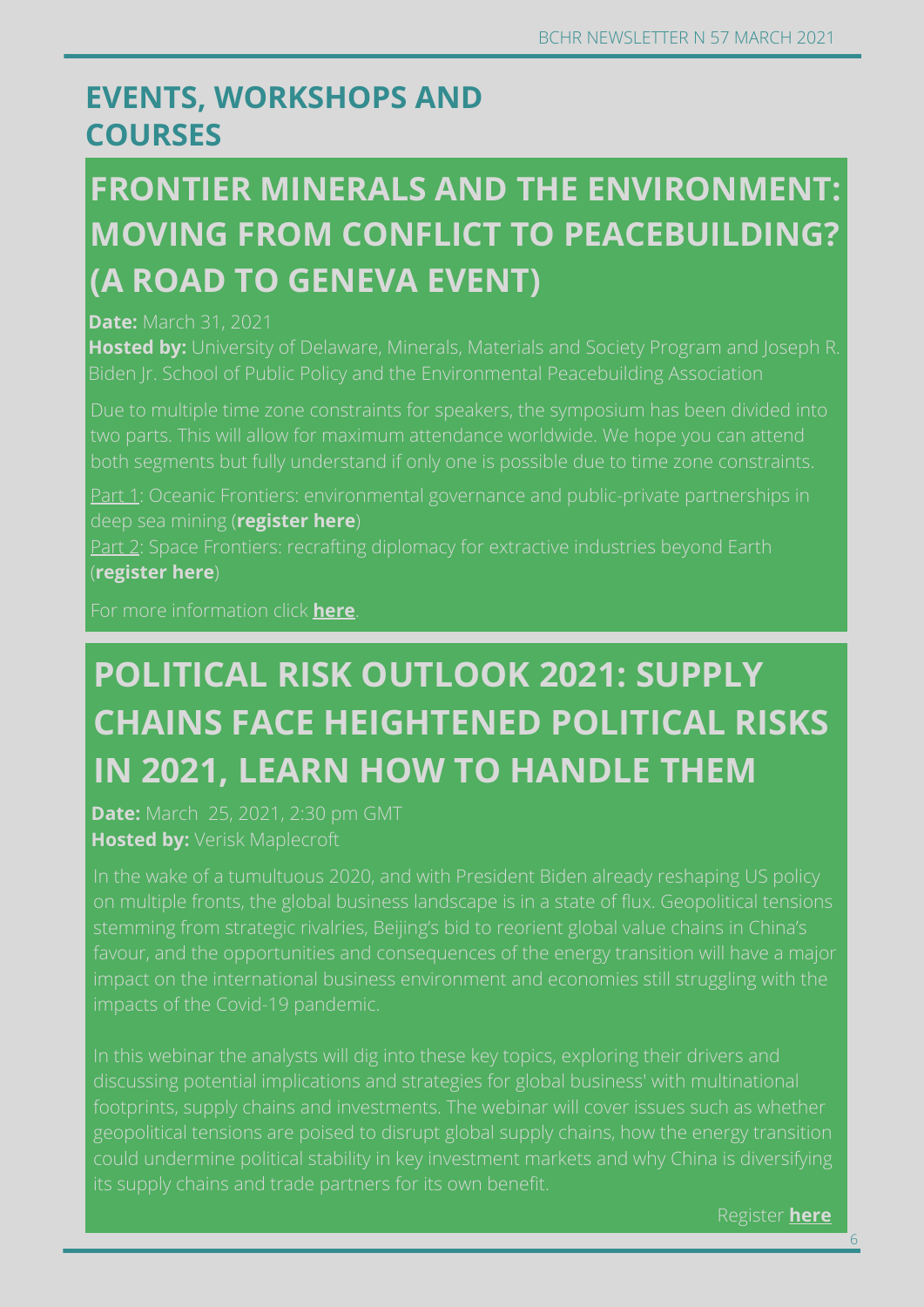## **NEW LIBRARY RESOURCES**

## **Learn more EFFECTIVENESS OF SECTION 54 OF THE MODERN SLAVERY ACT – EVIDENCE AND COMPARATIVE ANALYSIS**

**Published:** February, 2021 **Source:** Modern Slavery & Human Rights

The report analyses section 54 of the UK Modern Slavery Act (2015) and seeks to answer how effective it is in holding UK businesses accountable for modern slavery in their supply chains. The researchers find that (i) there is only limited compliance with the letter of the law, (ii) that despite the Modern Slavery Act statements have increased in length and sophistication, this did not necessarily translate into increased action or provide further insight into the company's modern slavery supply chain risks and preventive steps and (iii) that it is difficult for civil society organisations to evaluate the extent to which modern slavery has reduced due to a lack of verifiable and evidence backed-information. The report concludes with recommendations for stakeholders to increase effectiveness of section 54.

**Learn More**

## **POLICY REPORT: ENHANCING CORPORATE ENVIRONMENTAL RESPONSIBILITY IN CONFLICT-AFFECTED SETTINGS**

**Published:** February 18, 2021 **Source:** Conflict and Environment Observatory

Corporations contribute to environmental harm in conflict-affected areas in numerous ways, including through the unsustainable exploitation of natural resources and the circulation of arms, enabling wildlife crime and poaching. The activities of corporations can also undermine the environmental security of communities, in turn posing threats to human security, and triggering local disputes that impede peacebuilding.

This report reconceptualises environmental protection during and after conflicts as a key component for the field of Security and Rule of Law. In doing so, it re-examines the roles and functions of key stakeholders, in order to improve conduct and so minimise and address harm to people and ecosystems. Through a comparative exercise, this report further enhances the understanding of the intersecting rules that should govern the environmental conduct of states and corporations in fragile and conflict-affected settings, as well as clarify the obligations of those actors during the phase of transition.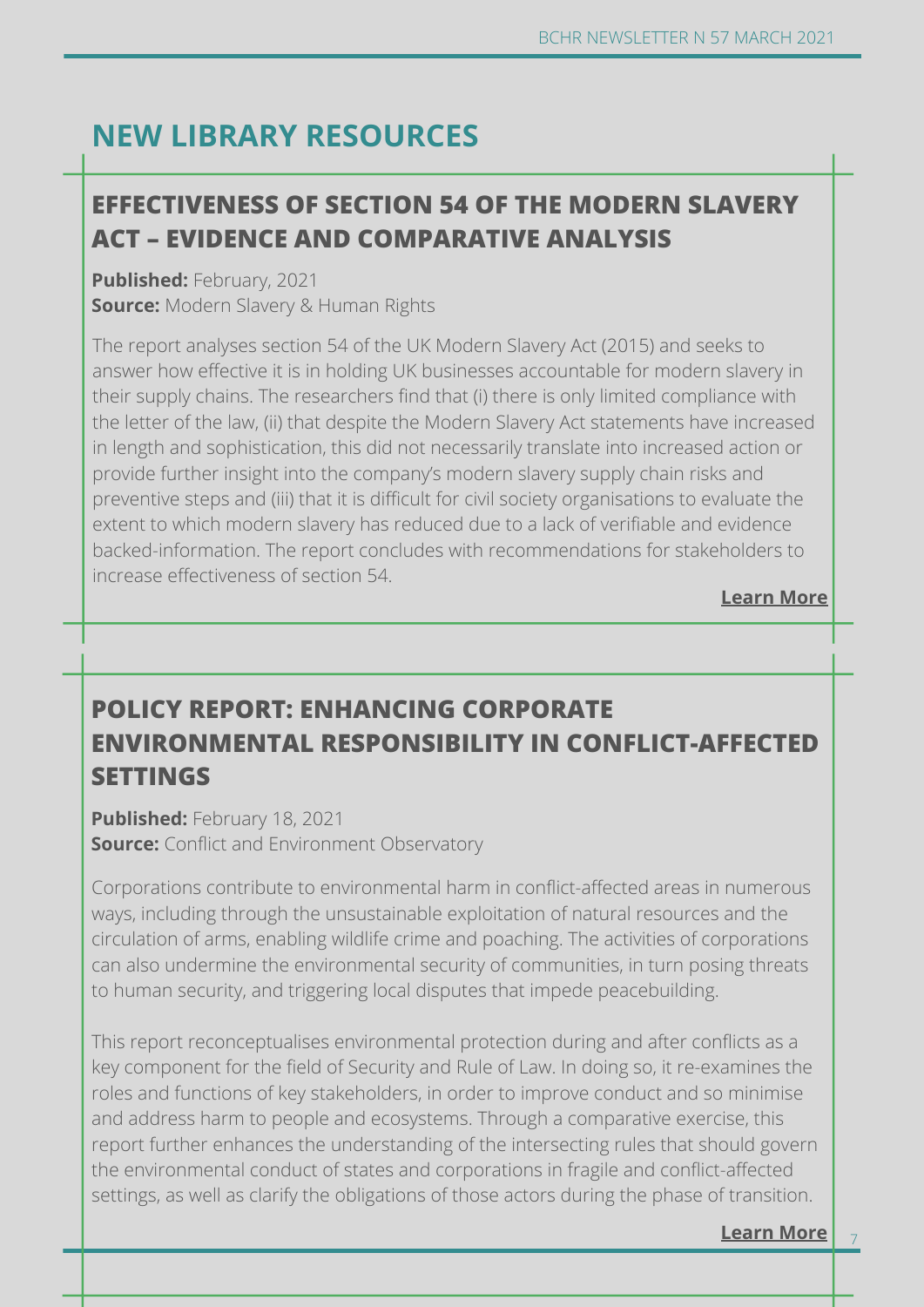# **NEW LIBRARY RESOURCES**

## **Learn more EJATLAS - GLOBAL ATLAS OF ENVIRONMENTAL JUSTICE**

**Source:** Environmental Justice Atlas

The Environmental Justice Atlas documents and catalogues social conflict around environmental issues.

Across the world communities are struggling to defend their land, air, water, forests and their livelihoods from damaging projects and extractive activities with heavy environmental and social impacts: mining, dams, tree plantations, fracking, gas flaring, incinerators, etc. As resources needed to fuel our economy move through the commodity chain from extraction, processing and disposal, at each stage environmental impacts are externalized onto the most marginalized populations. Often this all takes place far from the eyes of concerned citizens or consumers of the endproducts.

**Learn More**

## **VOICES FROM TANZANIA. CASE STUDIES ON BUSINESS AND HUMAN RIGHTS (VOLUME 2) "LAND RIGHTS & ENVIRONMENT"**

**Published:** *January* **19, 2021 Source:** World Economic Forum

"*Voices from Tanzania*" studies are devised as small, field-based scoping studies, executed by Tanzanian civil society organization, which aim to draw attention to pertinent issues on business and human rights in Tanzania. Through their presence and activities, businesses can play an important role in both promoting and harming human rights. While it is the State's duty to protect citizens from corporate harm, businesses have a responsibility to respect human rights. This means that they have to act diligently in order to avoid infringing on human rights.

The second volume of "Voices from Tanzania" presents four cases studies that focus on "land rights and environment": Lawyers' Environmental Action Team, HakiArdhi (the Land Rights Research and Resources Institute), Tanzania Women Empowerment in Action & Community Economic Development and Social Transformation.

The studies address two key issues in this regard: (1) how are initiatives to increase land tenure security and land use planning affecting rural communities, and (2) how are conservation efforts impacting land and human rights in villages adjacent to protected areas? **Learn More**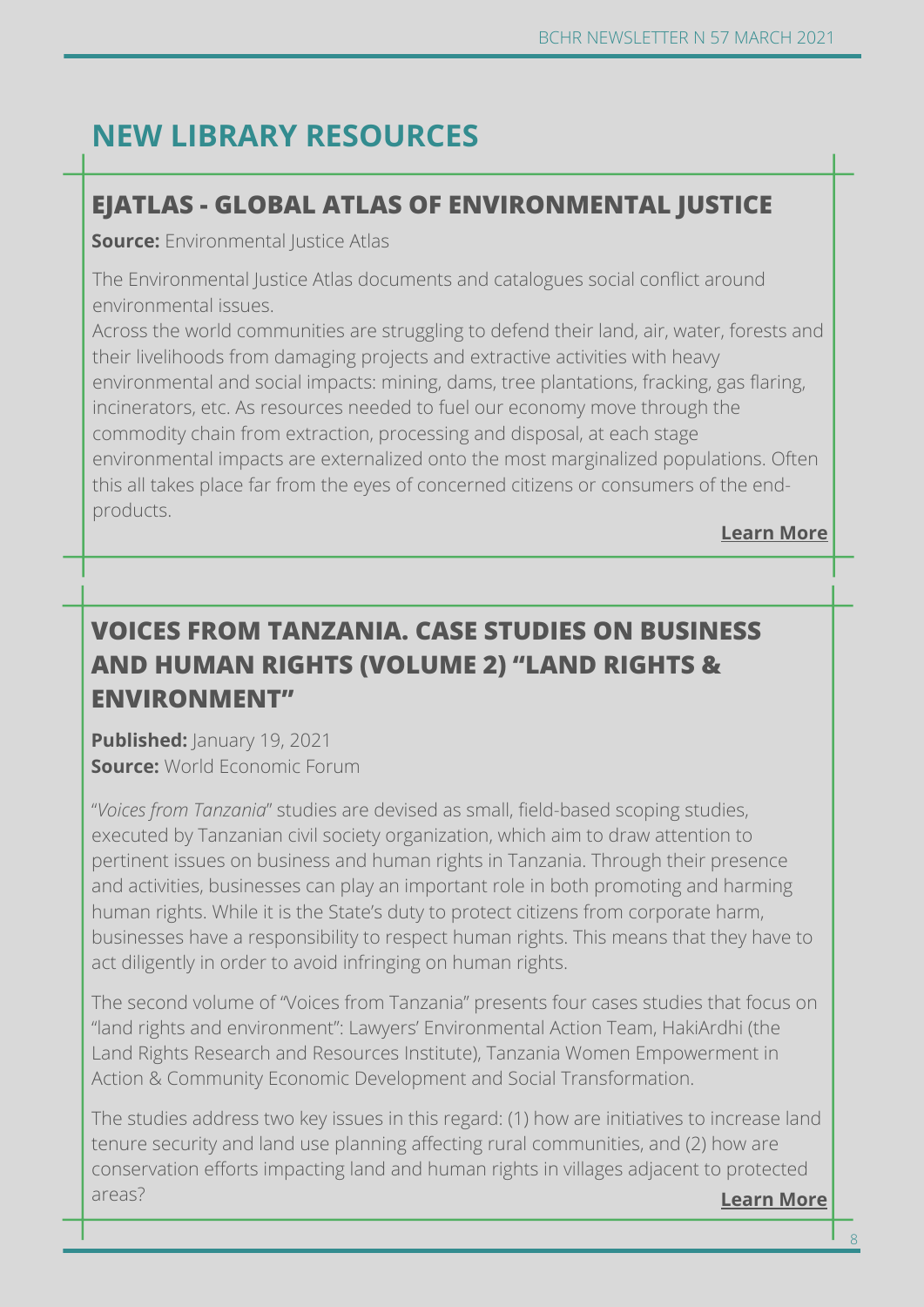## **NEW LIBRARY RESOURCES**

## **Learn more HUMAN RIGHTS OBLIGATIONS OF DRUG COMPANIES**

**Published:** November 11, 2020 **Source:** Research Gate

This article addresses the human rights obligations of pharmaceutical companies regarding access to vaccines and other drugs developed to prevent and treat COVID-19, and more broadly regarding access to essential medicines. We examine two United Nations guidelines–the Guiding Principles on Business and Human Rights and the Human Rights Guidelines for Pharmaceutical Companies in relation to Access to Medicines–which assert that pharmaceutical companies have human rights responsibilities to make essential medicines available to patients in the global South, and that member-states are responsible for enforcing these obligations.

We develop a moral theory that justifies such human rights duties based on the idea of a "social contract" that more broadly underpins the idea of corporate social responsibility. We conclude by offering practical advice enabling pharmaceutical companies to balance their human rights duties to the global South with their responsibilities to shareholders and the need to sustainably incentivize drug discovery.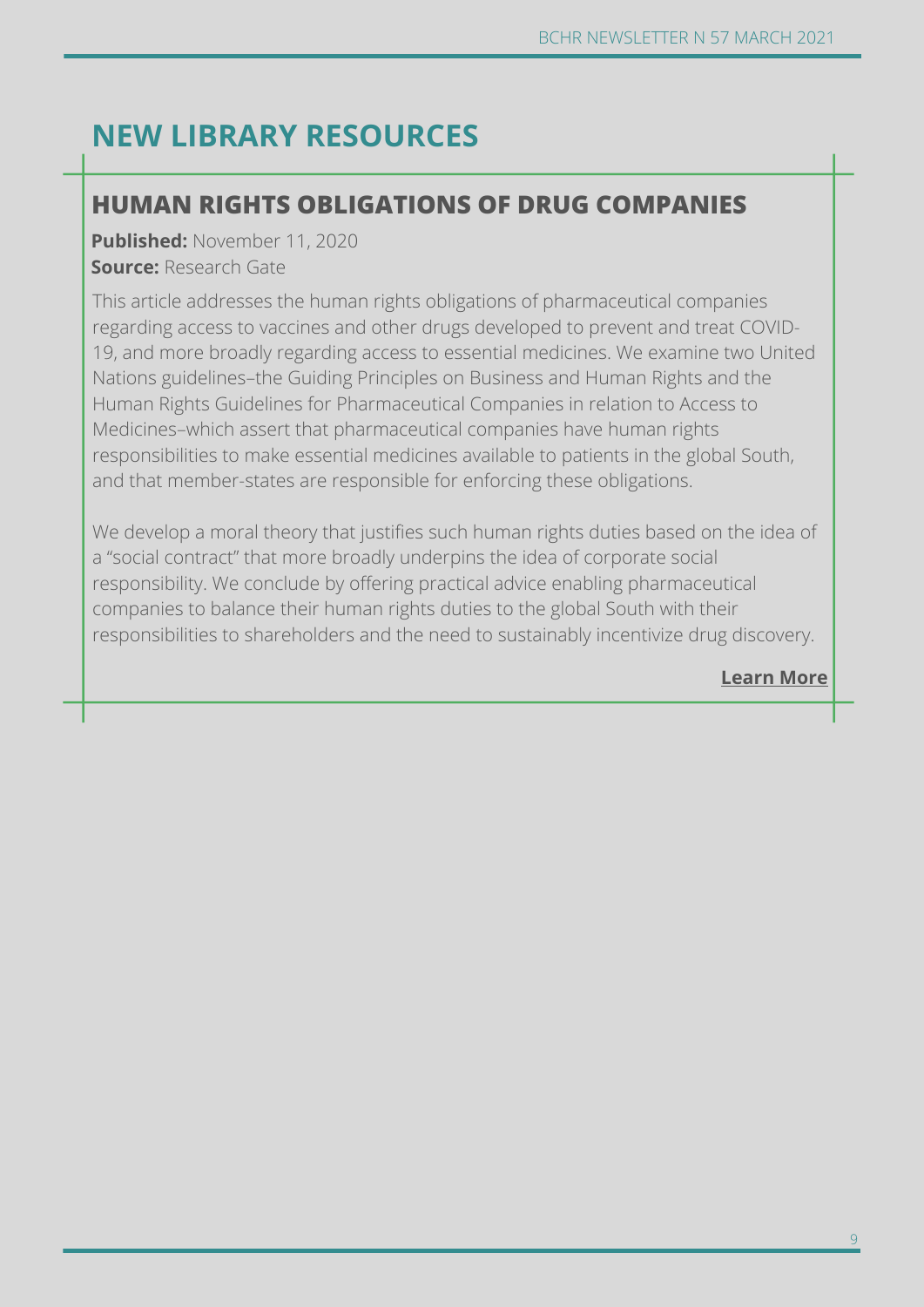# **INTERNATIONAL NEWS**

# **MINE THAT PRODUCED QUEEN'S DIAMOND INVESTIGATES CLAIMS OF ABUSES BY GUARDS**

**Published:** March 5, 2021 **Source:** Kate Hodal, The Guardian

A Tanzanian mine that produced a flawless pink diamond for one of the Queen's favourite brooches is investigating claims that security personnel have shot and assaulted illegal miners. New allegations come months after a lawsuit alleging "serious" human rights abuses was filed against Petra Diamonds, the mine's British owner, in the high court in London. The London Stock Exchange-listed company, whose shares dropped 80% last year amid plummeting diamond prices, claims to be an "ethical diamonds" seller.

**Learn More**

# **AMAZONIAN GROUPS SUE FRENCH SUPERMARKET CHAIN OVER DEFORESTATION**

**Published:** March 4, 2021 **Source:** BBC

French supermarket chain Casino is being sued by indigenous groups from the Amazon, for allegedly selling beef linked to deforestation. The 11 indigenous groups, backed by NGOs in the US and France, are seeking €3.1m (\$3.7m; £2.7m) in damages. In a statement, the groups linked Casino meat to an area of deforestation "five times the size of Paris".

Casino told AFP and Reuters news agencies that it took a "rigorous" approach to its supply chains. The company is being taken to court under a French law enacted in 2017. Under the law, businesses must avoid human rights and environmental violations in their supply chains.

**Learn more Learn More**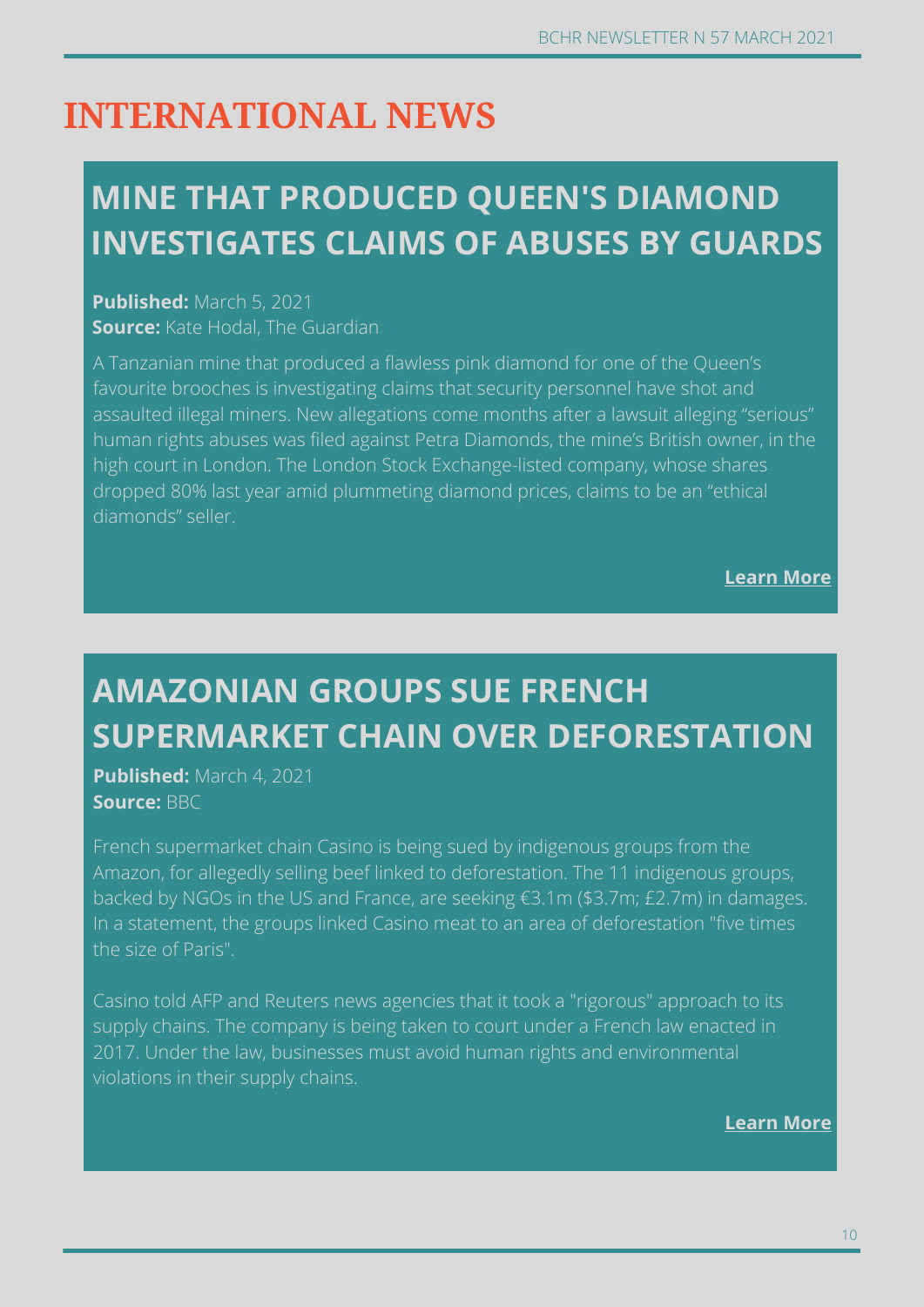# **CAMBODIA: COVID-19 OUTBREAK RAISES SERIOUS IN FAVOR OF INCLUSIVE, SUSTAINABLE SOCIETY PERU'S JUSTICE MINISTER: IT IS POSSIBLE TO WORK**

## **Published:** February 23, 2021 **Concerns Workers' Published:**  $\blacksquare$ **Source:** Andina

Despite the situation faced by Peru and the rest of the world —to control the evolution of the COVID-19 pandemic— there are signs of hope and very clear signs that it is possible to work in favor of an inclusive and sustainable society, Justice and Human Rights Minister Eduardo Vega affirmed on Tuesday.

The high-ranking official referred to the efforts made by the private sector to improve its due diligence mechanisms in the field of human rights, as well as to work with the State, civil society organizations, indigenous peoples and unions, in the preparation of the first National Action Plan on Business and Human Rights in Peru.

more egalitarian, more inclusive country in which people can fully exercise our rights,"<br>. "We are convinced that an action plan, in terms of business and human rights, can contribute to the sustainable development of the country, and the construction of a he commented.

**Learn More**

# **MEPS BACK PROPOSALS REQUIRING FIRMS TO COMPLY WITH HUMAN RIGHTS AND ENVIRONMENTAL STANDARDS**

**Published:** March 2, 2021 **Source:** The Parliament Magazine

EU Justice Commissioner Didier Reynders has committed himself to proposing a binding due diligence law for companies operating in the European internal market in the first half of this year.

Reynders has vowed that the upcoming legislative proposal will be an integral part of the European Green Deal and the European Recovery Plan.

The parliamentary report going to plenary clearly states its support for European rules requiring companies to identify and remedy risks to human rights, health, the environment or good governance arising from their activities throughout their supply chain.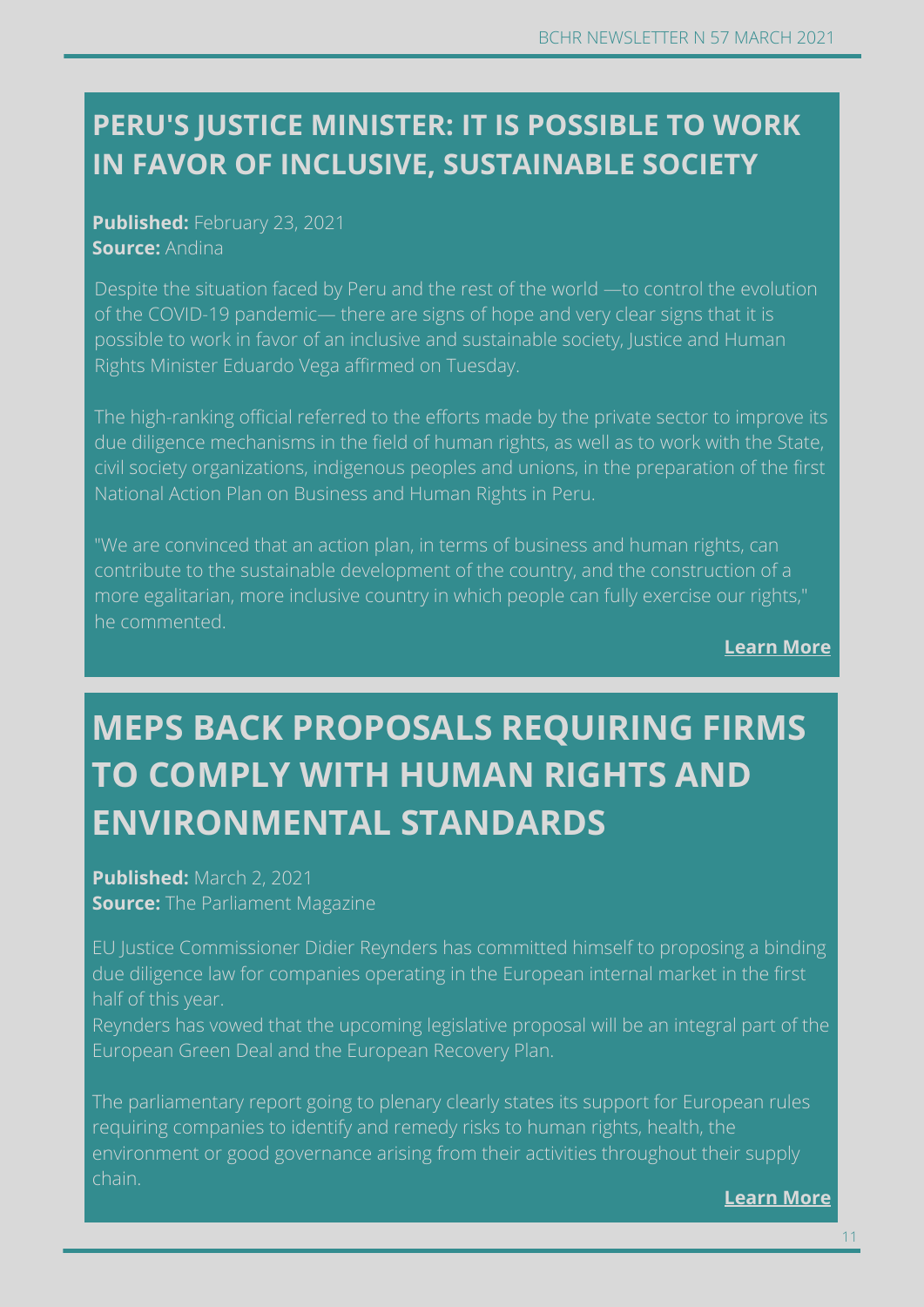# $R$ **IGHTS**  $R$ **ESPONSIBILITIES COVID-19 VACCINE PRODUCERS HAVE HUMAN**

**Published:** February 11, 2021 **Concerns Workers' Published:**  $\blacksquare$ **Source:** Human Rights Watch

The World Health Organization reported an alarming statistic: by February 5, not a single dose was administered in 130 countries with 2.5 billion people.

Bridging the vaccine gap requires a human rights approach. Governments have the primary responsibility to ensure everyone, everywhere has access to a safe and effective Covid-19 vaccine. But companies have human rights responsibilities too.

Human Rights Watch's new Question-and-Answer document, "*Universal and Equitable Access to Covid-19 Vaccines, Testing, Treatments: Companies' Human Rights Responsibilities*," draws upon the 2011 *UN Guiding Principles on Business and Human Rights* and the 2008 *UN Human Rights Guidelines for Pharmaceutical Companies* in relation to Access to Medicines to inform pharmaceutical companies' approach to making Covid-19 medical products available and affordable.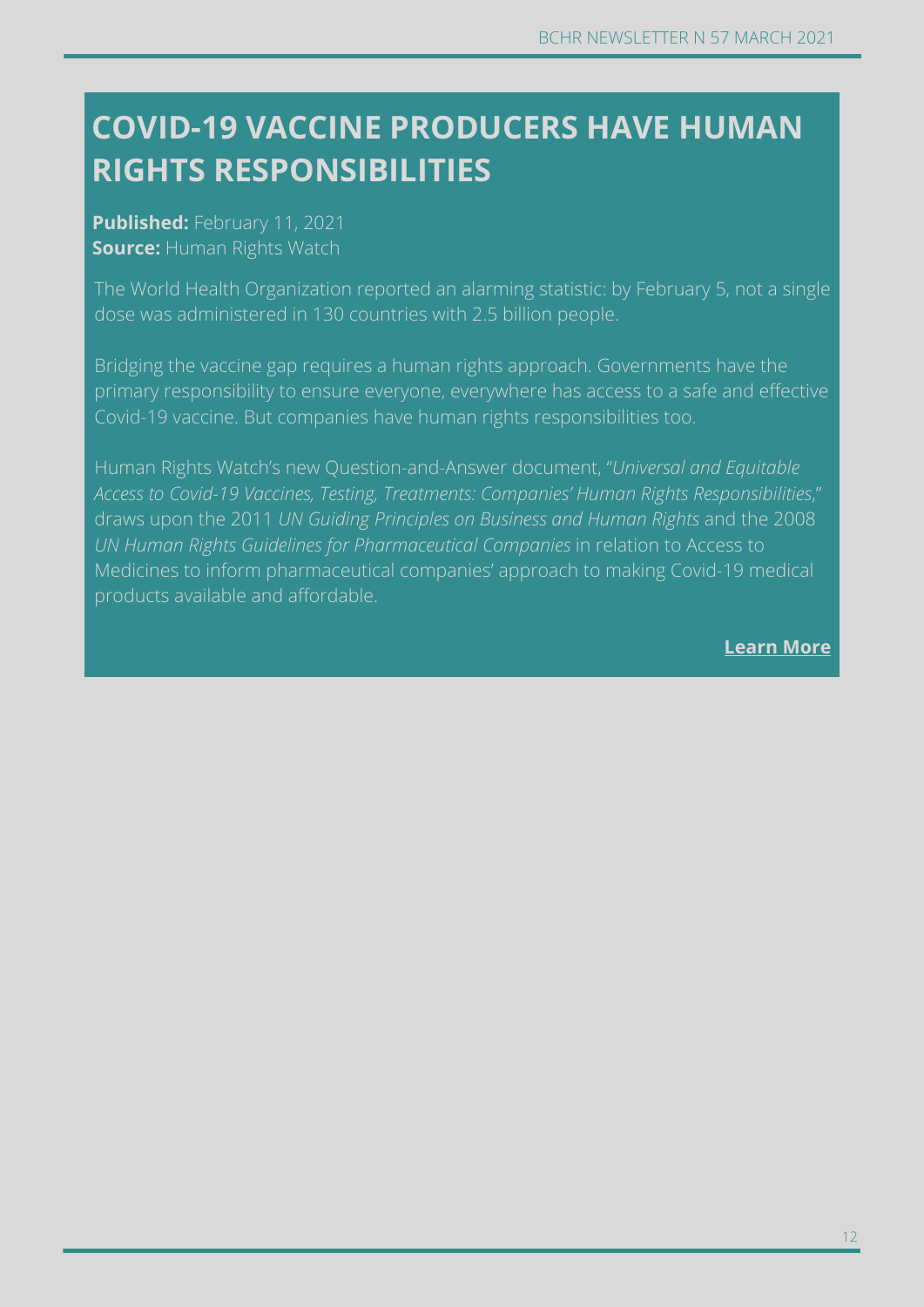# **BLOGS AND OPINIONS**

# **THE EU NEEDS TO HOLD THE FINANCIAL SECTOR TO ACCOUNT IF IT IS TO END ITS COMPLICITY IN GLOBAL DEFORESTATION**

**Published:** February 24, 2021 **Author:** Giulia Bondi **Source:** Global Witness

With the European Commission due to introduce a legislative proposal to tackle EUdriven deforestation, the EU has a key opportunity to show global leadership by addressing forest destruction and the associated biodiversity loss, climate impacts and human rights harms. But for this law to be effective, it is crucial that it takes on the role of the EU's finance sector, which is bankrolling deforestation.

**Learn More**

# **WHY HUMAN RIGHTS DUE DILIGENCE MUST BE A MANDATED CONCERN OF CORPORATE BOARDS**

#### **Published:** March 3, 2021 **Source:** Business & Human Rights Resource Centre

Last year Rio Tinto destroyed a 46,000 year old native cultural site at Juukan Gorge in Western Australia without the free, prior and informed consent of its owners – the Puutu Kunti Kurrama and Pinikara peoples. The company's own internal investigation stated the decision was never brought to the board. This example raises fundamental questions about the relationship of board governance and human rights – something a new legislative initiative of the European Commission looks set to address. The European Commission (EC) proposes to make mandatory human rights due diligence (mHRDD) a requirement for companies, the scope of which has yet to be defined. One of the key questions is how much board oversight is needed for effective management of a company's environmental and human rights risks and whether this oversight should be mandated directly in law.

**Learn more**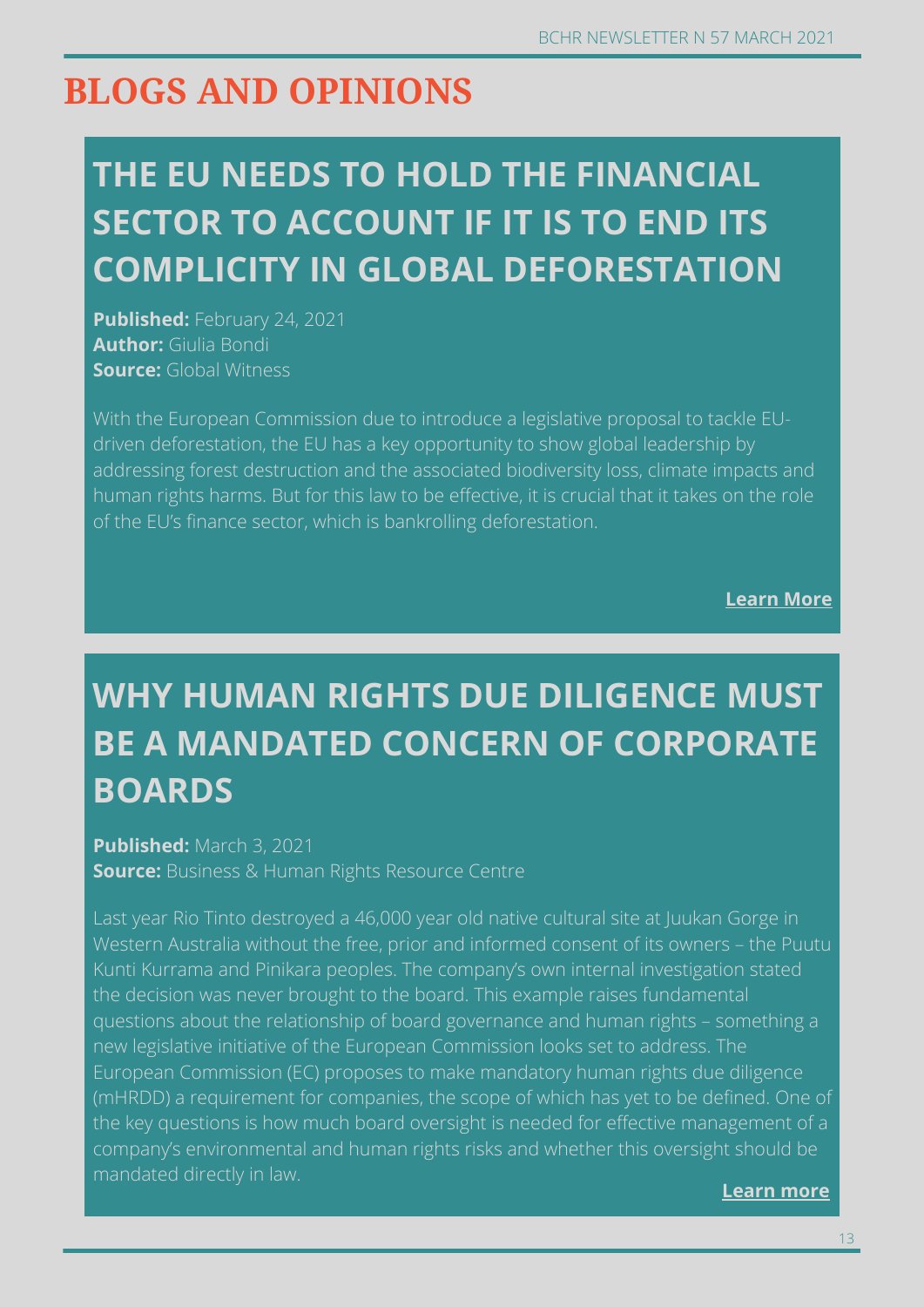# **BLOGS AND OPINIONS**

# **EU MANDATORY DUE DILIGENCE LEGISLATION: WHAT INVESTORS NEED TO KNOW AND WHY THEY SHOULD CARE**

**Published: February 8, 2021 Author:** Johannes Blankenbach & Saskia Wilks **Source:** Investor Alliance for Human Rights

Since its beginning a year ago, the ongoing COVID-19 pandemic has exposed once more the vulnerabilities in value chains, the precarity of global business operations, and the weakness of voluntary corporate action in addressing these issues.

Organizations like the Business & Human Rights Resource Centre take up hundreds of grassroots allegations of abuse each year. During the COVID-19 crisis, we have seen a spike in allegations as millions of workers and communities around the world feel the consequences of corporate inaction in the face of a global pandemic. Yet there are signs of change. **Learn More**

# **HUMAN RIGHTS DEFENDERS CONTINUE TO BE KILLED WITH IMPUNITY**

**Published:** March 2, 2021 **Author:** Mary Lawlor **Source:** Aljazeera

It has been five years since environmental human rights defender Berta Cáceres was murdered in her home in Honduras.

She was one of hundreds of human rights defenders killed that year because of their peaceful work. Hundreds have been killed every year since, but those responsible have rarely been brought to justice. Although some have been convicted of Cáceres's killing, others believed to have been involved are still to be held to account.

It is a familiar and continuing story, in Honduras and across the world, where those responsible for the murder of a human rights defender often enjoy impunity. This week I am presenting my latest report to the United Nations Human Rights Council in Geneva, and it is on the killings of human rights defenders and the threats that often precede them.

**Learn more**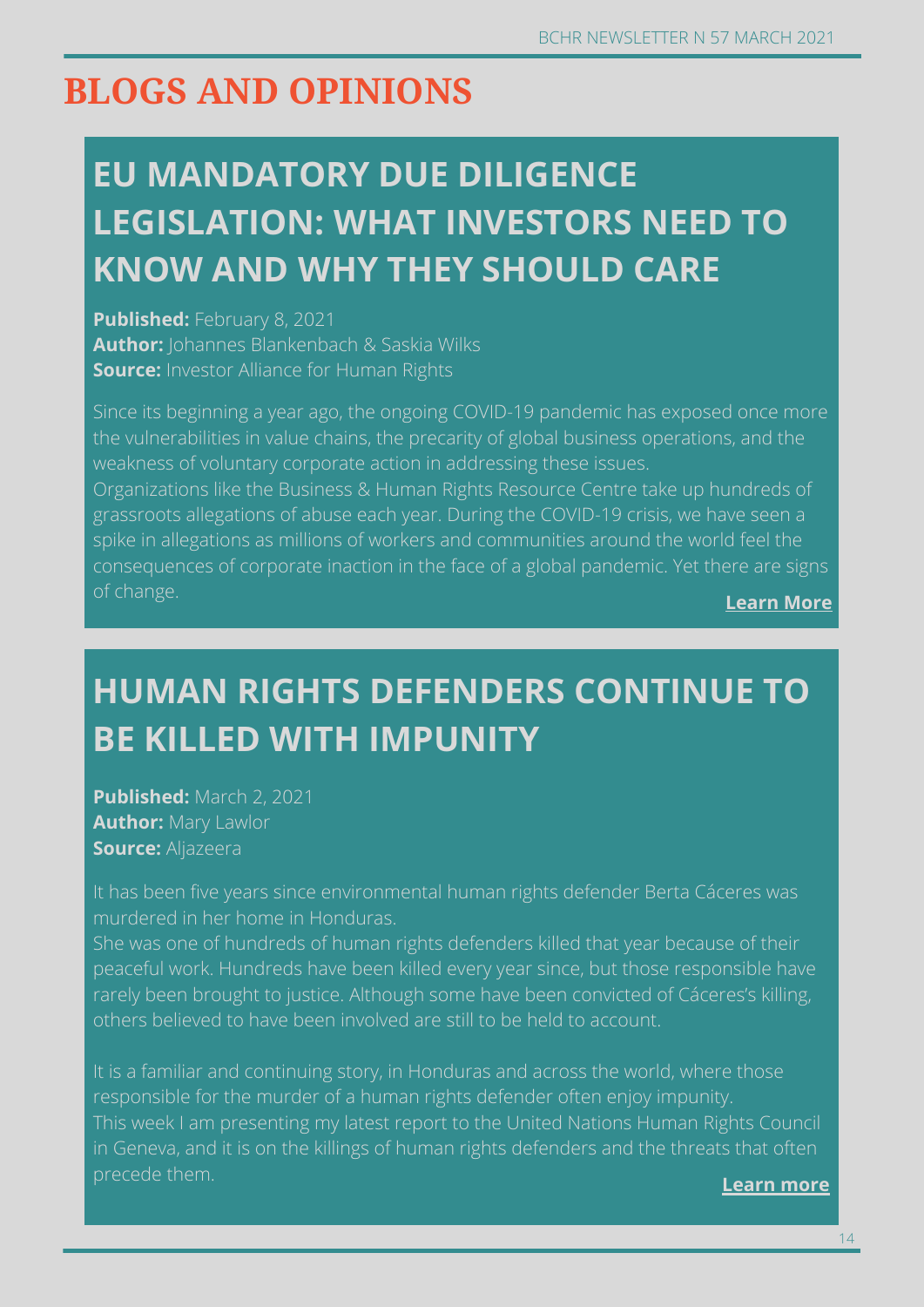# **SHARING AND POSTING MATERIALS**

We very much welcome your comments and suggestions for how the BCHR newsletter can better serve the network's needs and interests as well as those of its members.

We kindly invite you to share this newsletter with academics, NGO and practitioners that might be interested in its content.

If you are interested in contributing to future editions of the newsletter, please do not hesitate to contact us at **maria.prandi@networkbchr.org.**